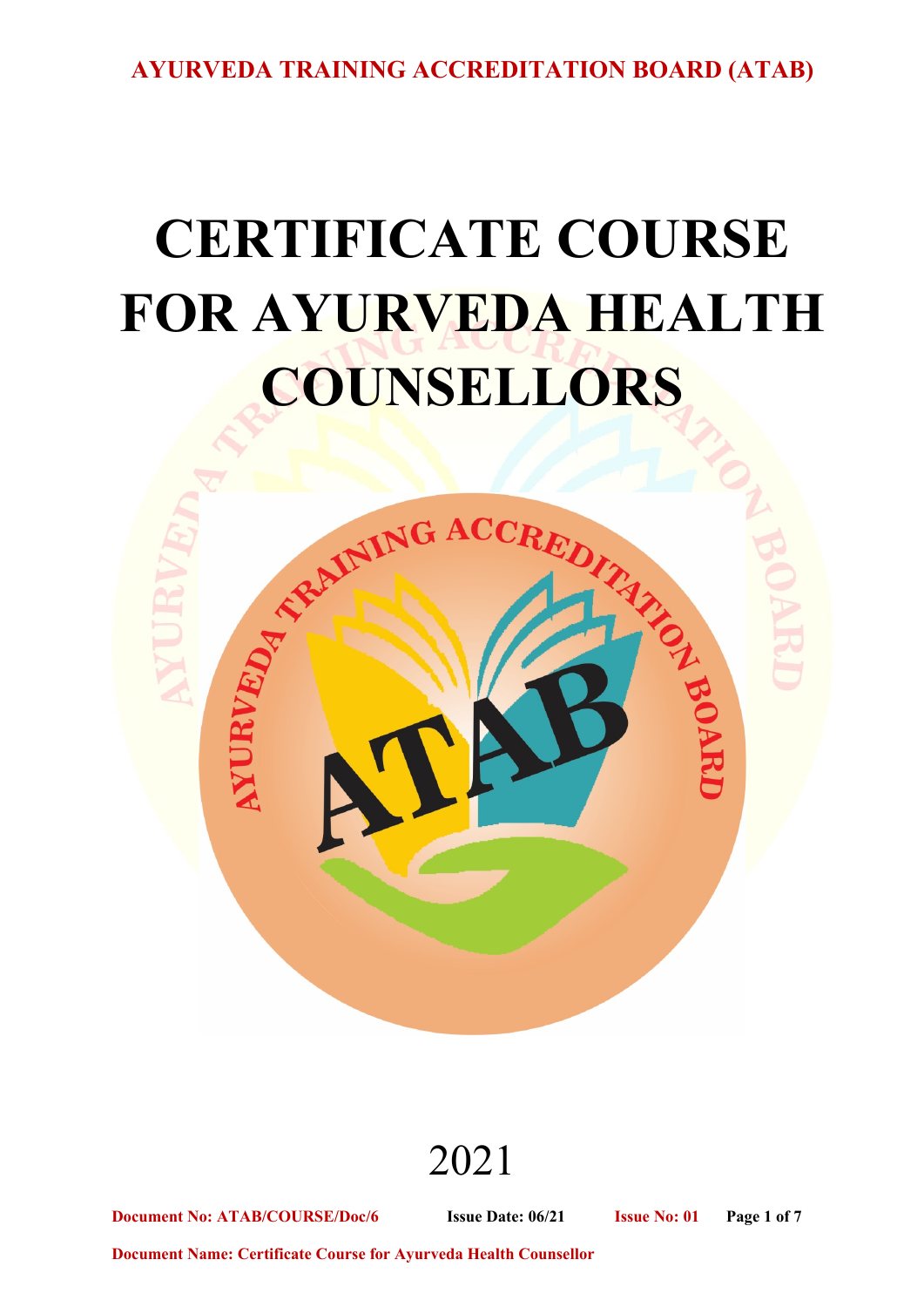| D <sub>1</sub> | <b>Title</b>                                      | Page No. |
|----------------|---------------------------------------------------|----------|
| No.            |                                                   |          |
|                | Certificate Course for Ayurveda Health Counsellor |          |



**Document No: ATAB/COURSE/Doc/6 Issue Date: 06/21 Issue No: 01 Page 2 of 7**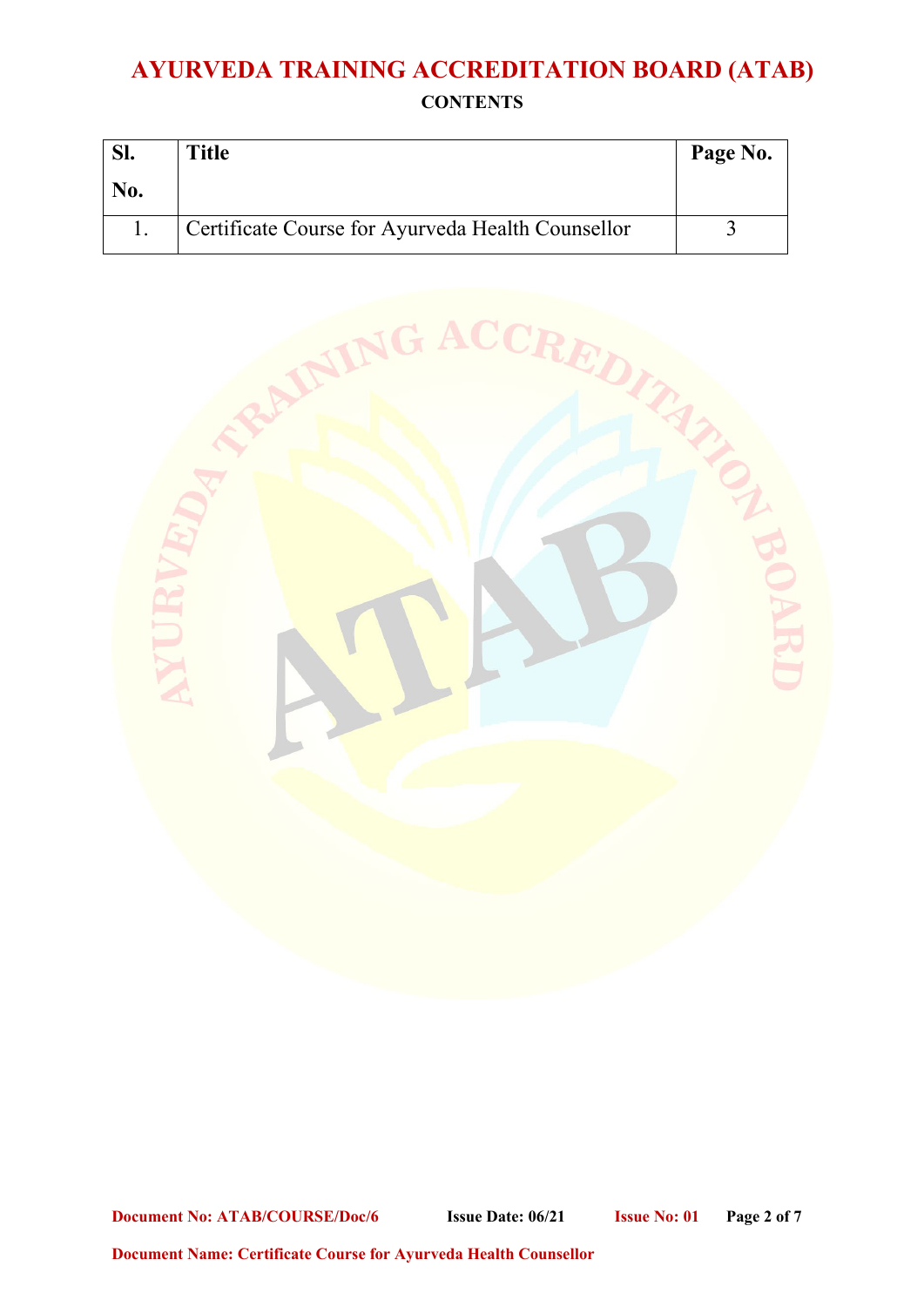### **AYURVEDA TRAINING ACCREDITATION BOARD (ATAB)** *CERTIFICATE COURSE FOR AYURVEDA HEALTH COUNSELLOR*

**COURSE TITLE**: Certificate Course For Ayurveda Health Counsellor

#### **COURSE CODE:** HC 01

**COURSE DESIGNER** : Ayurveda Training Accreditation Board (ATAB) under Rashtriya Ayurveda Vidyapeeth (RAV)

#### **DURATION OF THE COURSE–500 Hours**

#### **COURSE DESCREPTION** :

This course will cover the fundamentals of Ayurveda medical science its basic principles and Philosophy, Introductory Anatomy and Physiology of Ayurveda, including basics understanding of Ayurveda. It will also deliver the common counselling techniques. This course will be delivered through lectures, discussions practical classes and self-learning. The course will be assessed through in-course continuous assessment and final examination. Successful candidate will be awarded a certificate.

#### **COURSE RATIONALE:**

Ayurveda is a traditional Indian medicine system that has a long, rich history of use, as per Ayurveda, it is believed that the five elements of the world have a huge impact on a person's health.

Certificate Course on Ayurveda Health Counsellor provides required basic knowledge about Ayurveda in relation to the health counseling using Ayurveda.

#### **COURSE PRE-REQUISITES AND MINIMUM ELIGIBILITY FOR JOINING THE COURSE**

For joining this course scholar should have passed minimum Graduation or above.

#### **TEACHER PRE-REQUISITES AND MINIMUM ELIGIBILITY FOR TEACHING THE COURSE**

Ayurveda Graduate + 5 years' experience in Ayurveda or Post Graduate Ayurveda / Kayachikitsa/ Manas Roga with prior knowledge of counseling techniques or Psychologist

#### **GENERAL AIMS OF THE COURSE:**

After completing the course one may achieve the knowledge about –

**Document No: ATAB/COURSE/Doc/6 Issue Date: 06/21 Issue No: 01 Page 3 of 7**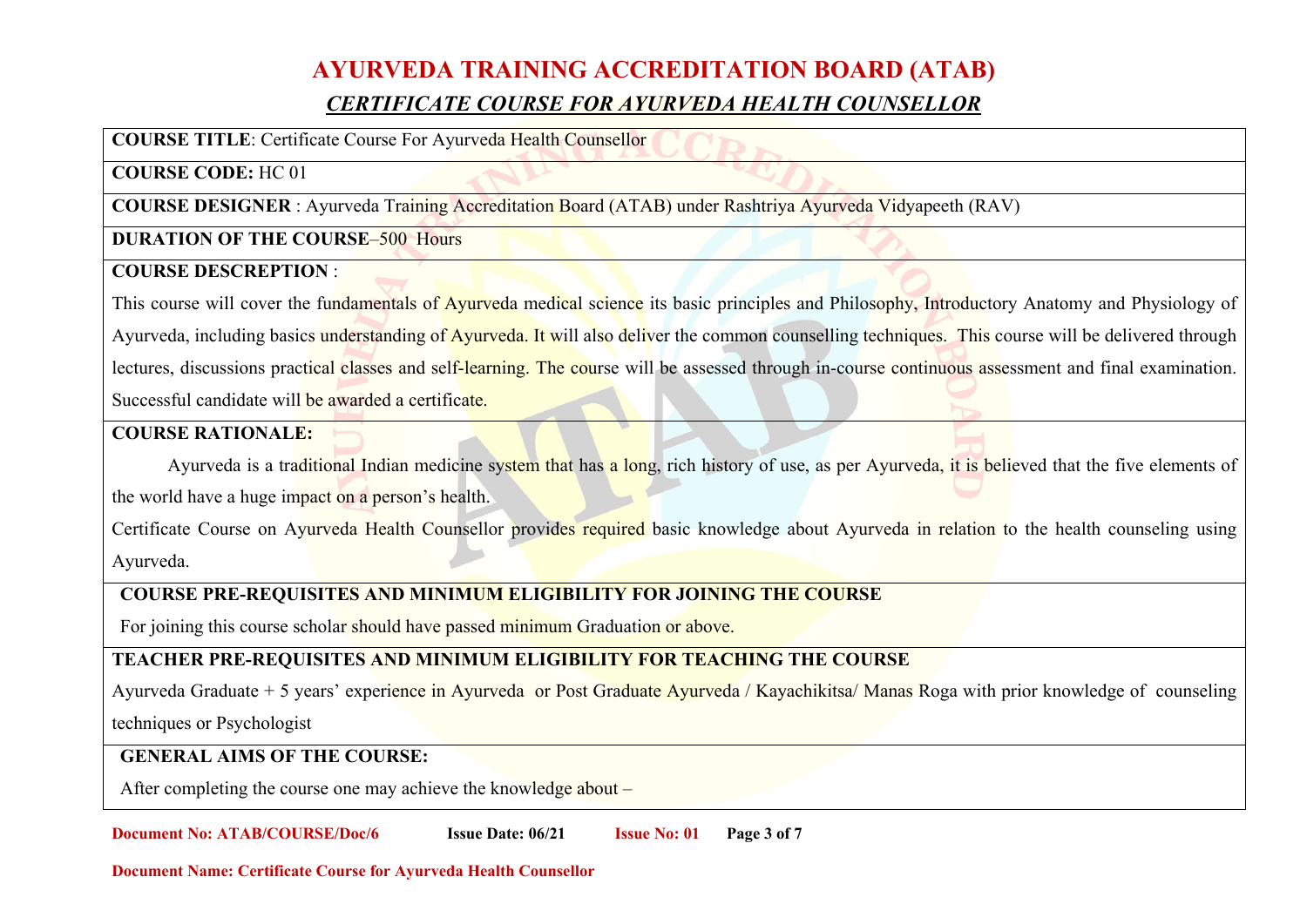Practical Knowledge and experiences of providing counseling to various individuals for various pyscho-somatic ailments. Karmas

#### **SPECIFIC LEARNING OUTCOMES:**

After successful completion of this course , student will be able to **:** 

#### **Knowledge**

- **1.** Basics of Ayurveda
- **2.** Concept of providing counseling.

#### **Skills**

- **1.** Analyze the concept of Ayurveda
- **2.** Analyze the Body constitution of an Individual
- **3.** Analyze at which level counseling helps the individual in his/ her disease
- **4.** Conduct Ayurvedic lifestyle consultations
- **5.** Give Ayurvedic guidance on Daily Routines, Pranayama and Meditation
- **6.** Offer guidance on special Ayurvedic therapies and home remedies

#### **Attitude**

- **1.** Promote the peoples to use Ayurveda for various ailments
- **2.** Apply basic principles of Ayurveda and counseling.

#### **COURSE CONTENTS** :

| Sl.No | <b>Topic</b>                                                         | <b>Theory</b> | <b>Practical</b> | <b>Self Learning</b> | <b>Total Hours</b> |
|-------|----------------------------------------------------------------------|---------------|------------------|----------------------|--------------------|
|       | History & philosophical introduction of Ashtanga Ayurveda (Darshans) |               |                  |                      | 20                 |
|       | Ayurvedic philosophy (PadarthVigyan, Guna, Karma, etc)               |               |                  | 10                   | 20                 |
|       | Human Physiology (Concept of Doshas, Dhatu, updhatus, Ojus and Mala) | 8             |                  |                      | 30                 |
|       | Ayurvedic Assessment and Constitutional Analysis - Prakriti          |               |                  | 10                   | 20                 |

**Document No: ATAB/COURSE/Doc/6 Issue Date: 06/21 Issue No: 01 Page 4 of 7**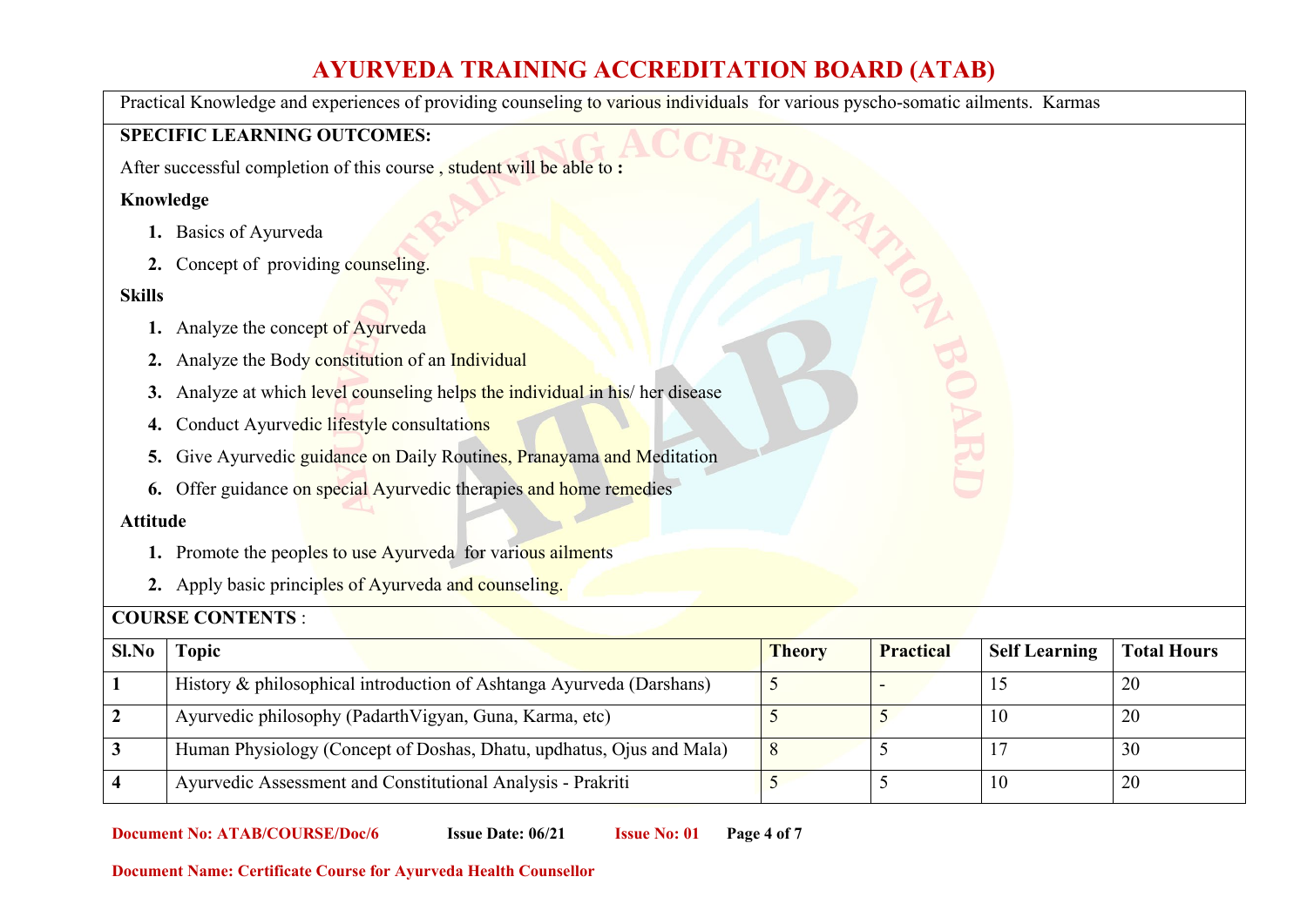| 5              | Basic concepts of Ahara (Food), general rules for taking food            | 10              | 5              | 10 | 25 |
|----------------|--------------------------------------------------------------------------|-----------------|----------------|----|----|
|                | (Aharavidhivisesaayatanani)                                              |                 |                |    |    |
| 6              | Dincharya & Ritucharya                                                   | $5\overline{)}$ | 5              | 5  | 15 |
| $\overline{7}$ | Basic concepts of Vihara (Daily Regimens)                                | $5\overline{)}$ | 10             | 10 | 25 |
| 8              | Tri Upsthamba (Concept of Supporting pillars of Ayurveda)                | 5               | €              | 10 | 15 |
| 9              | Concept of Agni (biological fire) and Ama (the undigested elements) and  | $5\overline{)}$ |                | 10 | 15 |
|                | Koshta                                                                   |                 |                |    |    |
| 10             | Basic Understanding of Satva Rajas and Tamas                             | $\overline{2}$  |                | 3  | 5  |
| 11             | Ayurvedic History taking, Diagnosis, Ayurvedic Nutritional & Lifestyle   | 5               | $\overline{5}$ | 10 | 20 |
|                | consultations                                                            |                 |                |    |    |
| 12             | Concept of Mansika Roga and Diagnosis of mansika Roga and its relation   | 5               | 5              | 5  | 15 |
|                | with Shararik Doshas                                                     |                 |                |    |    |
| 13             | Understanding of Human Psychology                                        | $\overline{2}$  | 10             | 10 | 22 |
| 14             | Vedic Psychology and Counselling                                         | $\overline{3}$  | 10             | 10 | 23 |
| 15             | Basic knowledge and identification of Ayurvedic herbs, spices and        | 5               | 10             | 10 | 25 |
|                | Ayurvedic herbal supplements                                             |                 |                |    |    |
| 16             | How to take Health talks on various concepts on Ayurveda.                | $\overline{2}$  | 5              | 10 | 17 |
| 17             | How to conduct cooking classes giving simple cooking tips.               | 3               | 5              | 10 | 18 |
| 18             | Knowledge of asatmya, viruddhaahaara & food incompatibilities            | 5               |                | 5  | 10 |
| 19             | How to conduct simple oil therapies, like shirodhara, abhyanaga and lepa | 5               | 10             | 10 | 25 |

**Document No: ATAB/COURSE/Doc/6 Issue Date: 06/21 Issue No: 01 Page 5 of 7**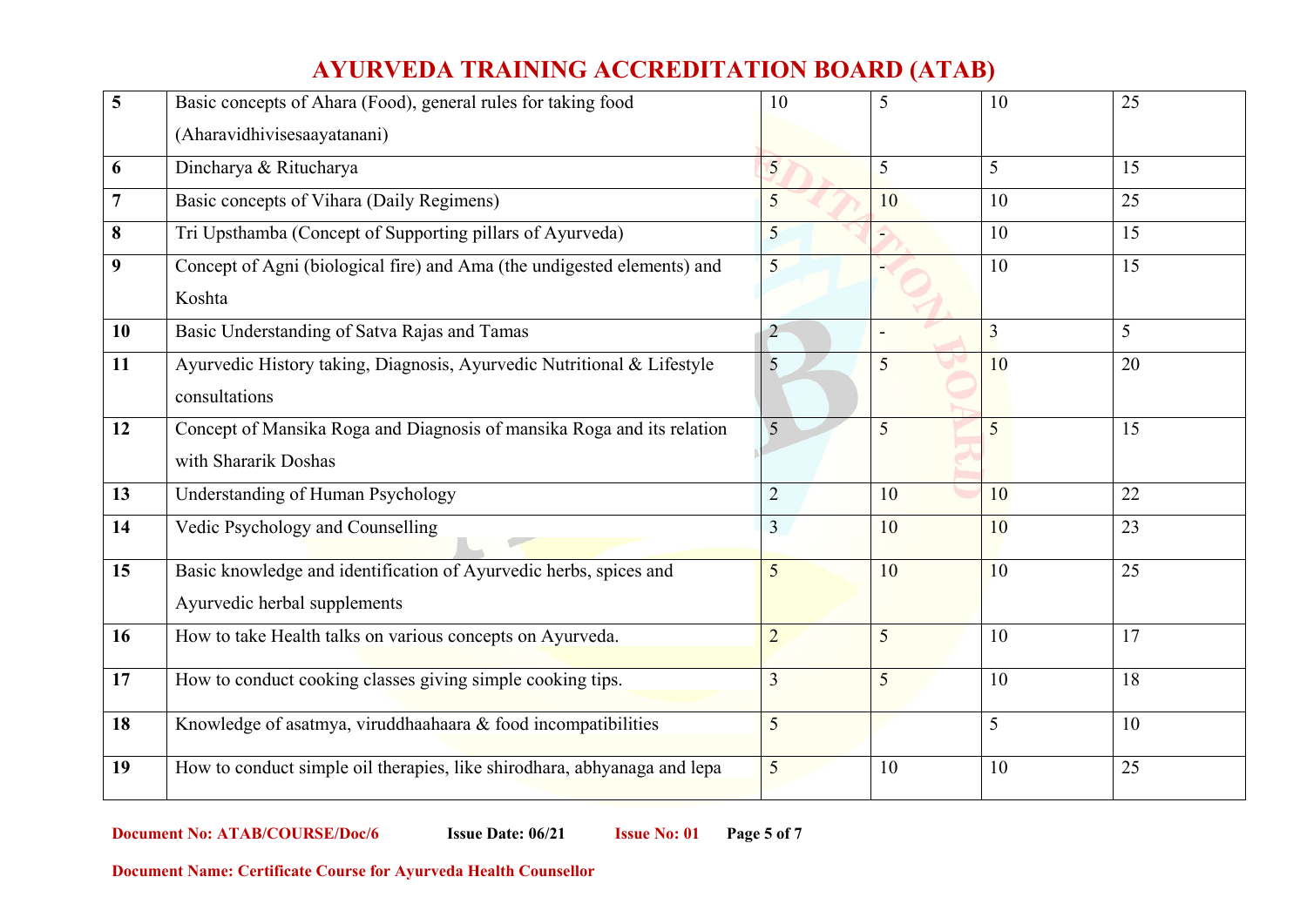| Health Coaching Skills                                                                                                                       | 5                                                                                                                                                                                                | 10                 | 10                                                                                                    | 25             |
|----------------------------------------------------------------------------------------------------------------------------------------------|--------------------------------------------------------------------------------------------------------------------------------------------------------------------------------------------------|--------------------|-------------------------------------------------------------------------------------------------------|----------------|
| Research Methods and Health Management Techniques                                                                                            | 5                                                                                                                                                                                                | 5                  | 15                                                                                                    | 25             |
| Maintenance of Health with Diet and Lifestyle                                                                                                | $\overline{5}$                                                                                                                                                                                   | $\overline{5}$     | 15                                                                                                    | 25             |
| Various Techniques to maintain mental Health like Pranayam, Dyan etc.                                                                        | 5                                                                                                                                                                                                | 5                  | 5                                                                                                     | 15             |
| Global Disease burden                                                                                                                        | $\overline{2}$                                                                                                                                                                                   |                    | 5                                                                                                     | $\overline{7}$ |
| Introduction to Non-communicable diseases/disorders                                                                                          | $\overline{3}$                                                                                                                                                                                   |                    | 5                                                                                                     | 8              |
| Knowledge of lifestyle disorders                                                                                                             | $\overline{2}$                                                                                                                                                                                   |                    | 5                                                                                                     |                |
| Knowledge of global diversification of lifestyles                                                                                            | $\overline{3}$                                                                                                                                                                                   |                    | 5                                                                                                     | 8              |
| <b>Counselling Case Studies</b>                                                                                                              | 5                                                                                                                                                                                                | 5                  | 5                                                                                                     | 15             |
|                                                                                                                                              | 125                                                                                                                                                                                              | 125                | 250                                                                                                   | 500            |
| <b>INSTRUCTIONAL STRATEGIES</b>                                                                                                              |                                                                                                                                                                                                  |                    |                                                                                                       |                |
|                                                                                                                                              |                                                                                                                                                                                                  |                    |                                                                                                       |                |
|                                                                                                                                              |                                                                                                                                                                                                  |                    |                                                                                                       |                |
|                                                                                                                                              |                                                                                                                                                                                                  |                    |                                                                                                       |                |
| $\ddot{1}$                                                                                                                                   |                                                                                                                                                                                                  |                    |                                                                                                       |                |
| ii)                                                                                                                                          |                                                                                                                                                                                                  |                    |                                                                                                       |                |
|                                                                                                                                              |                                                                                                                                                                                                  |                    |                                                                                                       |                |
|                                                                                                                                              |                                                                                                                                                                                                  |                    |                                                                                                       |                |
| Please strictly adhere to the etiquette of academic integrity and observe the rules and regulations regarding cheating, plagiarism, academic |                                                                                                                                                                                                  |                    |                                                                                                       |                |
| misconduct, and misrepresentation of facts. Violations of academic integrity stipulations will be dealt seriously.                           |                                                                                                                                                                                                  |                    |                                                                                                       |                |
|                                                                                                                                              | <b>ASSESSMENT MODALITIES</b><br><b>Modes of Assessment weight age</b><br>Continuous assessment (theory And practical demonstrations)<br>Final examination<br>Total<br><b>ACADEMIC INTEGRITY:</b> | 50%<br>50%<br>100% | This course will be delivered through lectures, discussions, practical demonstrations and self study. |                |